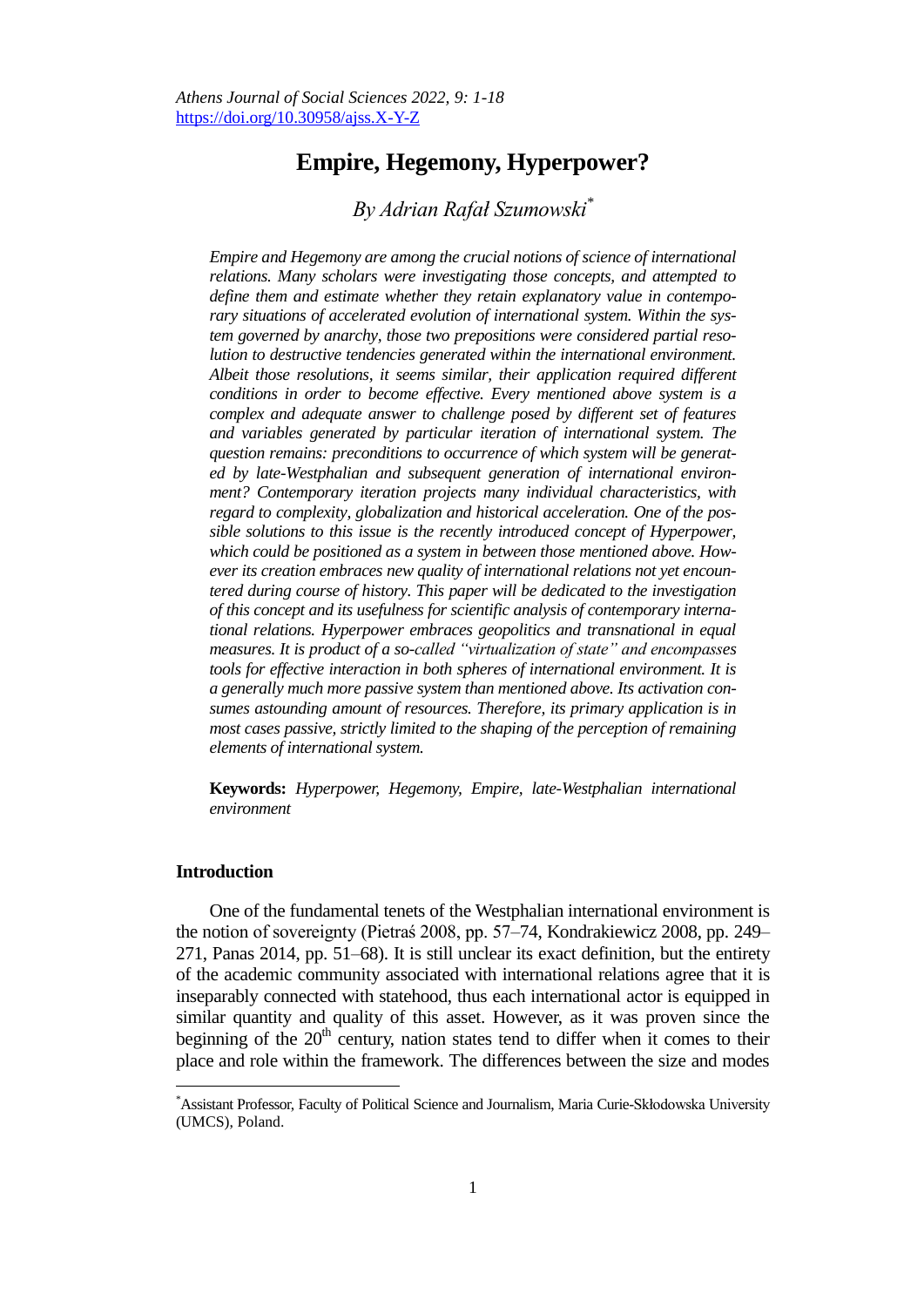of operations within the community of nation states drive the development of a third debate on international relations, between the neorealists and neoliberals (Nye 1988, pp. 235–251). Although both sides were basing their argument on a different assumption, the role of the surrounding environment was understood as the dominant factor which shape and form internal structures and its functions.

Therefore different strata of nation states were identified and examined. However, the main research objective of this paper is the investigation of the top stratum of the actors, mostly derived from the nation states category. During history, in most cases a stratum was occupied by a singular entity, which was labeled differently: either "Empire" or "Hegemony". The next question is aimed at the identification of differences between those terms, supplemented with the clarification of conditions which promotes coalescence and development of certain forms of a political entity overarching an entire international system. The final question will be in addressing the future of this structure: whether the future, post-Westphalian international environment will require a similar institution.

One of the possibilities only recently developed is the concept of a "Hyperpower". At first glance it strongly resembles the notion of a superpower, relating mainly to a specific category of the extremely potent state (Fox, 1944). However, this idea defines a new quality of international environment, introducing a different set of constructs and fulfilling a different set of functions rather than classical, Westphalian international institutions. The analysis will focus on three variables: national component, transnational component and functions. First, it is the role of the national component, which is the nation-state, one of the most potent examples of category of superpower or world power. Nowadays, the role of the center of a Hyperpower is strongly gripped by the United States of America. Second, it is the role of the transnational component in the form of a network of transnational connections between the Hyperpower's center and other elements of the international environment. Third, it is also the function of the Hyperpower in the international environment, as well as its role and contribution to the transformation of the Westphalian international environment into the next-generation international environment.

Two research hypotheses will be subjected to verification. The first will refer to the nature of a Hyperpower, which in its structure includes the construction of a complete balance between the tools of shaping international geopolitical reality and shaping transnational social reality. The second relates to the basic mechanism of the functioning of the Hyperpower in the international reality. Unlike the previous forms, it is clearly passive, shaping the perception of other participants in international relations rather than actively formatting actual international relations. To supplement those hypotheses will be the determination of whether any of mentioned entities will be attractive enough to be recreated within the framework of the post-Westphalian international environment. This assessment will be based on the scenario method, as their need to be based on relatively low level of certainty.

The structure of paper will be composed of four, connected parts. The first part will embrace the nature of the evolution of the international relations system which could be labeled as late-Westphalian. Particularly important will be issues of continuity and change, which are recreating and reforming paths for the future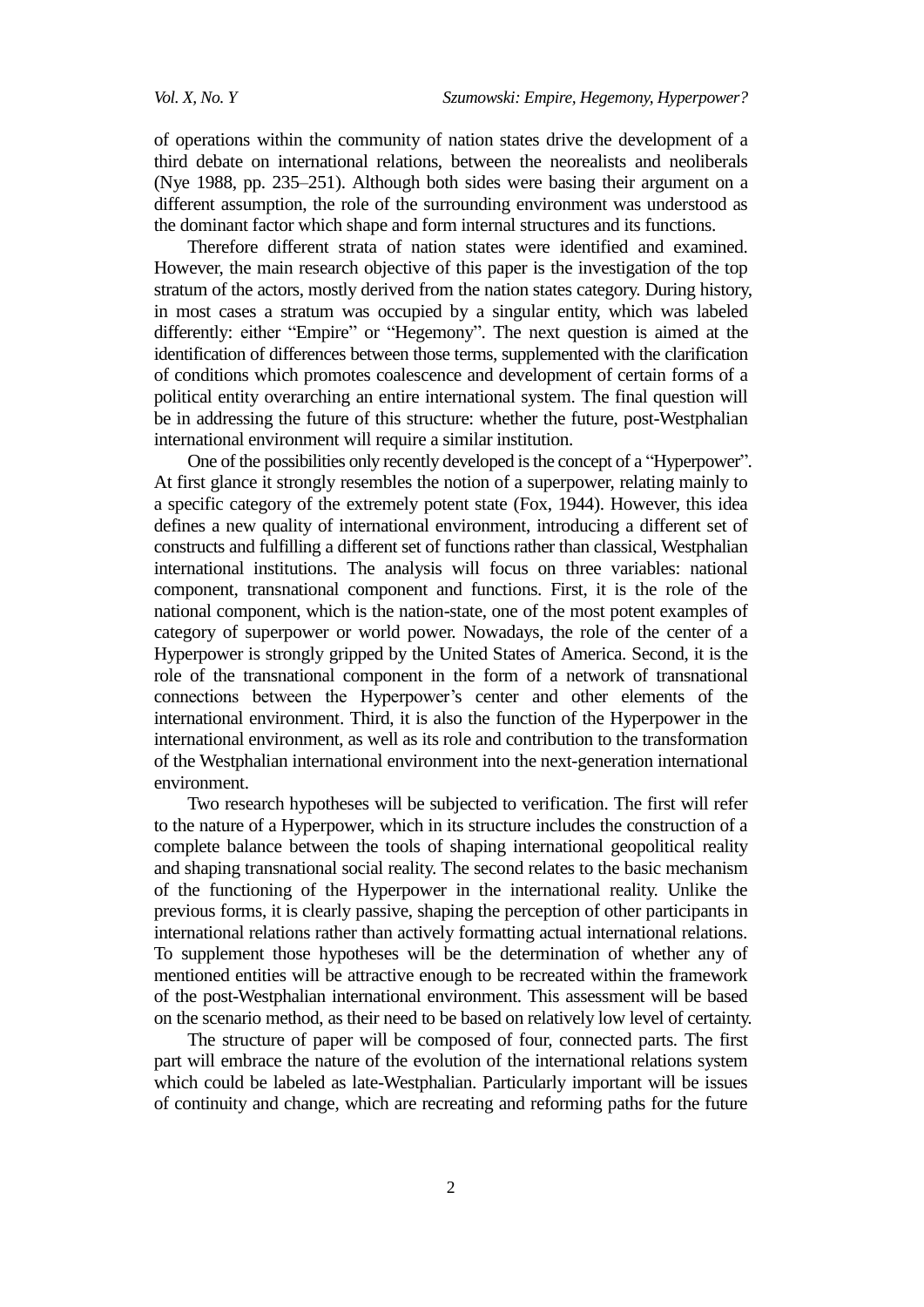development and modifying probabilities of future recreation of known forms of the international system central hub. The second part will be dedicated to the first period of development of International Relations, when is the highest authority in the global environment that was labeled as an "Empire". This node was based on two-layered foundations: overwhelming military advantage over remaining international actors. The second is universal and not questioned for its legitimacy as an Empire. The title may be confusing as it was used several times during history, with varied composition, which in turned disrupted clear definitions. The third part will embrace the second period of development of international relations, when the highest authority was labeled as a "Hegemony". This concept was created within the situation where it is not possible to acquire military superiority over remaining elements of the system, but the mantle of Hegemony is achieved only by a set of skills and capabilities. Those who excel among rivals will be granted this post. In other words, this place is given temporarily and conditionality, and an actor which starts to decay as a wielder of Hegemony, will be tested and eventually replaced in a contest known as a *Hegemonic War* (Gilpin 1988, pp. 591–613). The last part will be dedicated to defining and analyzing the concept of Hyperpower, which according to assumptions pointed out in this paper, will replace both above mentioned forms as a central hub for the international system. In this part of the structure, the particularity and functions of a Hyperpower will be discussed. The paper will be summarized with a few remarks invested in the future prospects for Hyperpower developent.

### **International Environment: Change and Continuity**

 $\overline{a}$ 

Since the last decade of the  $20<sup>th</sup>$  century, international relations scholars have been engaged in debates concerning the growing urgency of redefinition of the scope, structures and functions of the international environment. This situation was created mainly thanks to changes occurring within the deep undercurrents of civilization – so called megatrends (Balcerowicz 2002, pp. 85–118). <sup>1</sup> Observed changes embrace transition from the classical form of the international environment known as Westphalian (Gross 1948, pp. 20–41), existing since 1648. The predominant feature is dualism, present in every aspect of social relations, such as between national and international laws (Beaulac 2004, pp. 181–213). As the next generation of the international environment is taking shape, this dualism is slowly modified to the point where both orders will overlap and interpenetrate themselves. A manifestation of this phenomenon may be the emergence of numerous, ephemeral forms of political and social organizations functioning at the intersection of both spheres. The rea of

<sup>&</sup>lt;sup>1</sup>The term was introduced to science of international relations by John Naisbitt. Currently, it is used to describe universal tendencies that shape the international order at the highest social level (civilization). Different researchers identify and name different megatrends: J. Naisbitt distinguishes 10 of them, P. Kennedy - 7, National Defense Council report (Global Trends 2015) - 7, H. McRae - 5; M. Perczyński - 4, and J. Pajestka - 2. On the other hand, B. Balcerowicz distinguished 6 megatrends: globalization, IT revolution, uneven demographic explosion, threats to the natural environment, systemic transformation in the economic (capitalism) and political (democratization) domains - and also the clash of civilizations.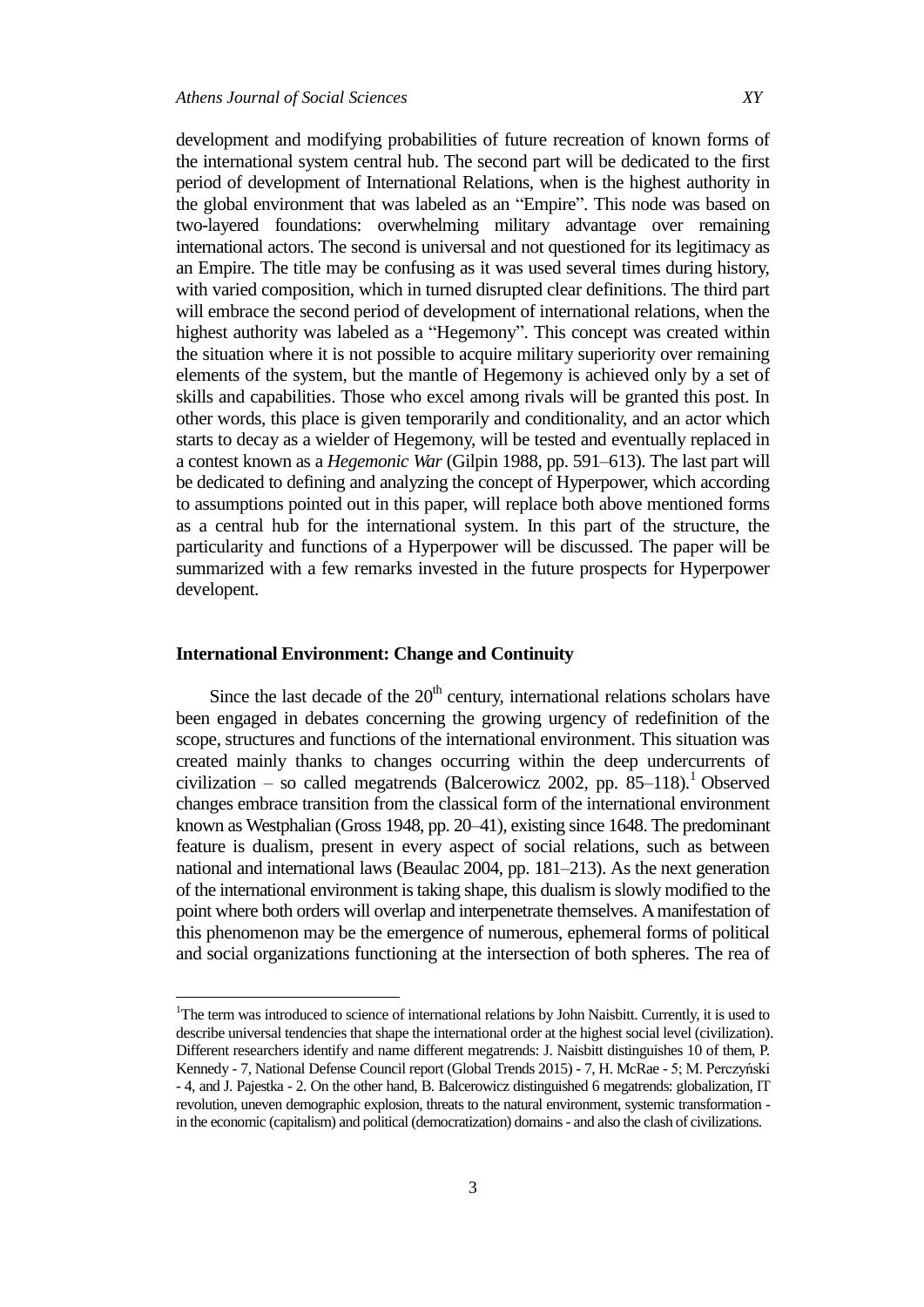activity of those actors – both formal and semi-formal – will be a number of mechanisms, legal, political and social, enabling external interference in the national constitutional order (European Parliament, 2020).

The classical Westphalian international environment is fixed on three basic foundations. First and foremost is in the structure of the international community stemming from the nation state, as a single actor (Giddens 1986, pp. 216–220), a category with undisputed power in two important dimensions. One is the undisputed supremacy within the geopolitical sphere of international relations, represented by skillful and effective application of military assets. In fact, some commentators claim that a nation state is an army framed with the government.<sup>2</sup> It was used directly in the Kingdom of Prussia in the  $18<sup>th</sup>$  century, but it could be extended toward all nation states. Representatives of this category, whenever it was recognized by others, is known predominantly for its force of arms. The other is social legitimacy, basing not only on rational and political association, but also emotional investments in forming bonds between the nation and individual citizens. This process was greatly improved by the French Revolution, especially due to surging demands for manpower (Forrest 2003, pp. 8–32). In consequence, connecting the military power with social legitimacy created the cornerstone for international relations, from which other forms of international community stem: non-governmental organizations, multinational corporations and international organizations. However, their existence and well-being was completely dependent on the collective will of the nation-state.

The second issue is the split within the global entity due to the omnipotence of a nation-state, which could be described as a dichotomy between what is within the borders of a nation-state and what is beyond them (Cerny 2010, pp. 64–84). Former space is associated with pacification, order, hierarchy and non-violent modes of communication. The latter on the other hand is associated with chaos, disorder, anarchy, and modes of communication supplemented with violence, in the form of wars and coercion. Between those spheres, there is a national border, sealed and protected, and carefully designed and constantly watched by government agencies located on both sides. At the peak of the Westphalian international environment, people, goods and information were carefully examined and permitted by issuing various documents to access internal, national space. However, this permission was quite frequently limited or canceled entirely (Shaw 2011, pp. 331–348).

The third issue is that the institutions are responsible for managing and maintaining cohesion of the whole system. Those are, embracing various sets of mechanisms, stretching from international law to the concert of powers. The most important of those is the balance of power, which could be understood as an internal mechanism which requires every rise of certain nations to be countered by other entities or coalitions of them (Sheehan, 1996). It was particularly visible during the Napoleonic Wars, when a sudden rise is the prominence of the French Empire triggered the creation of seven coalitions, which eventually arrested this ascendancy and dispersed this excess of power between remaining actors of the European international subsystem. What those institutions have in common is the fact that they are constructed according to three important principles. First and

<sup>&</sup>lt;sup>2.</sup> Where some states have an army, the Prussian Army has a state" quote attributed to Voltaire.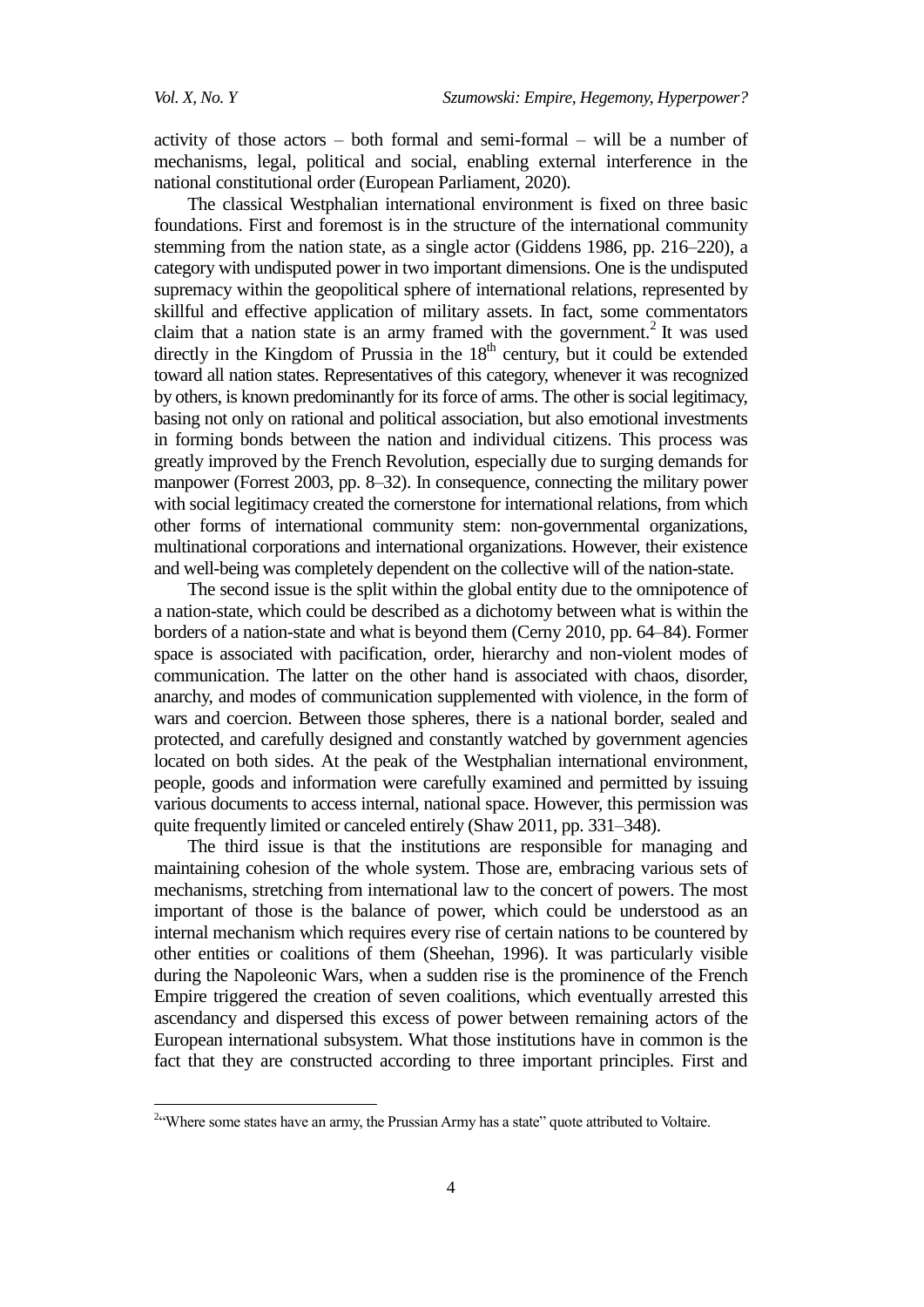foremost, they are dedicated only to support relations between nation-states. At the core of every institution lies a presumption that establishing fully-developed intrastate relations is extremely burdensome, especially when it comes to mutual distrust and cultural differences. Therefore, they were responsible for tackling those obstacles; for instance, with application of diplomacy (Berridge 2015). Second, despite limiting role of violence within their framework, violence in itself was also considered to be a viable institution for the international system, particularly in the form of war, at least until 1945, when it was eventually banned (United Nations n.d., article 2.4). Third, despite the beneficial impact on national performance, there is no compulsion to participate within them. The sovereignty, the ultimate right of any nation-state to participate in any form of international cooperation, was the most important principle— it allowed the nation state to opt-out of every initiative that defied their objectives.

This construction has slowly evolved since the second half of the  $20<sup>th</sup>$  century. The primary driver of this change was the complex network of the abovementioned civilizational megatrends. In this particular perspective, two separate megatrends could be identified: demographics and technology. Formerly rough shapes of the quantitative parameters of International Environment, they primarily depend on the number of people present within the system. The latter are designs of the qualitative parameters of the international environment. Both of them are to some extent intertwined, like in the issue of literacy (UIS Data Centre 2015), which assess the capacity of individuals and social groups to efficiently operate contemporary technology. When it comes to change and continuity, which stirred the debate about the need to redesign international relations, there could be observed three fundamental changes which are being unfolded within the human civilization, stemming from changes within those megatrends. First and foremost is the reversal of demographic explosion (United Nations Population Division Department of Economic and Social Affairs, 2015). This means that an influx of new society members is getting severely limited. In the case of developed nations, it is limited only to immigration, which could be, in time, limited by spread of this effect to the entire world. The main consequence is developing sensitivity of nation states to loss, especially connected with battle casualties and collateral damages. Second, is the societal diversification on the scale of globe and on a scale of individual nations. This phenomenon occurred because of *national awakening* identified and is described by Brzeziński (2012), which is focused primarily on the activity of national and sub-national entities within the framework of international relations. This in turn makes mobilization of national assets much more difficult and challenging. The third factor is a drastic rise in accessibility of advanced technologies of data processing and communication, not only among various national agencies, but also within the societies and individuals (Cooper 2008). This means that in the geopolitical social space, dominated by nation states, is supplemented with transnational social space (Pietraś 2013, pp. 93–113), which empowers non-state entities which became equal to nation states, at least to an extent.

Those changes are causing and accelerating the deterioration of institutions of the Westphalian international environment. The question is, what will replace them?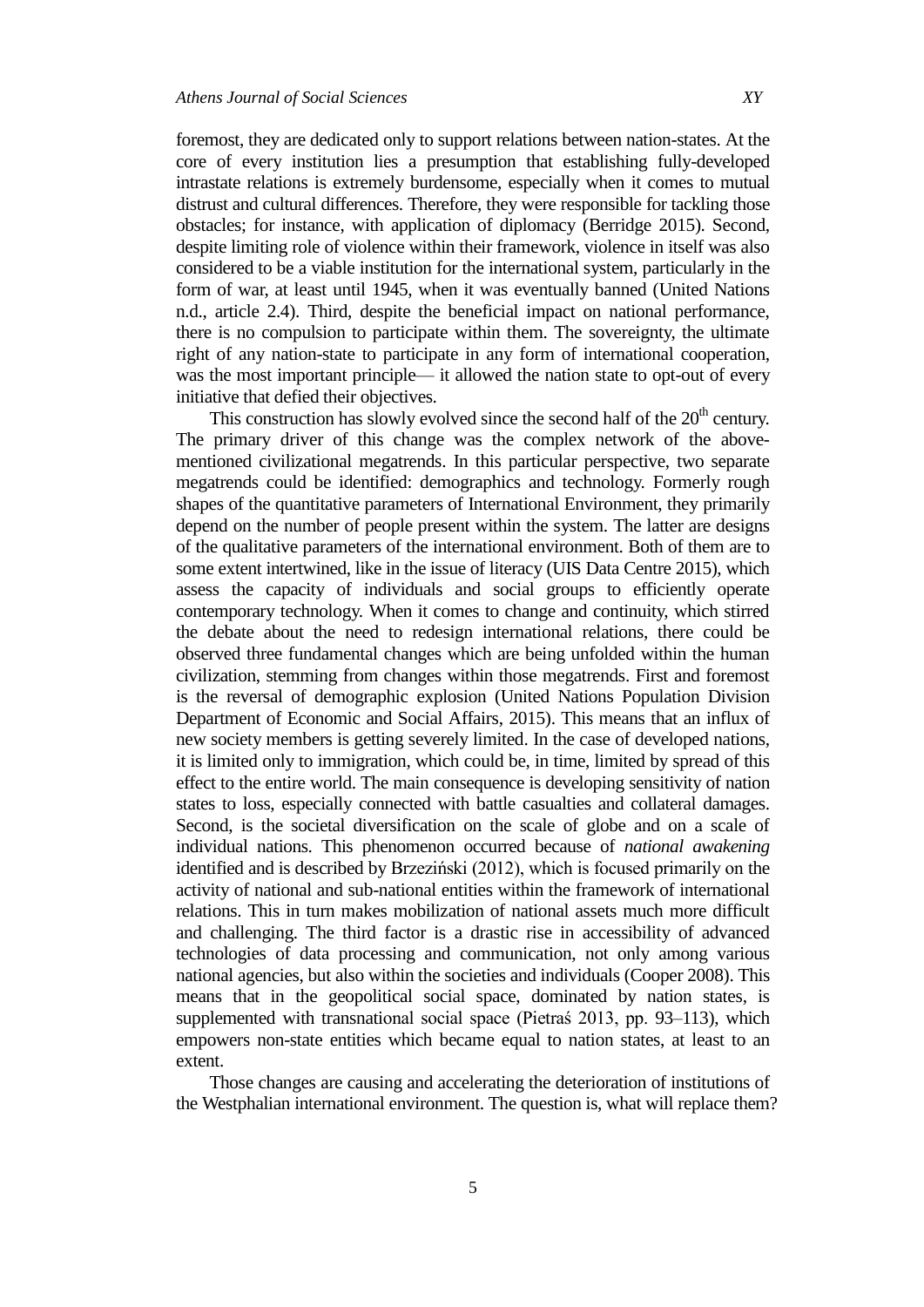*Vol. X, No. Y Szumowski: Empire, Hegemony, Hyperpower?*

This paper limits the scope of its investigation only toward possible paths of evolution of the central hub of international relations, which stems between the Pre-Westphalian concept of Empire and the Westphalian concept of Hegemony. However, due to the uniqueness of the constantly designed and constructed international environment and in order is to offer possible solution of new quality, features associated with both notions will be combined – that is, Hyperpower.

#### **Pre-Westphalian: Empire: Law and Military**

Chronologically, first in those concepts is the concept of a central hub for international relations within an Empire. However, that is cause for a challenge, because it was used for some many cases within the framework of history and political sciences, thus the term has become distorted and, to some extent, biased. Therefore, before there could be a full analysis of the term, there is a need to clarify the definitions. First of all, it needs to be made clear that during the history of political institutions, an "empire" was used frequently to describe various political entities. Stretching from the Summer and Assyrian Empire, through Roman, Chinese and Byzantine Empires, the Aztec and Inca Empires, Indian Empire, British, French, Spanish or Russian Empires to recently, the investigated idea of the American Empire. One important feature must be stated: empire is used in at least three separate meanings.

First of those is the understanding of an Empire as a particularly strong entity of political nature and expansive tendencies. 3 It may be observed primarily in the opening phases of the pre-Westphalian international environment when protopolitical entities were longing for more assets and prestige. However, lack of management skills and uniquely recognized procedures usually prevented the establishment of more coherent entities. Most visible and known could be Persian Empire, Athenian Empire<sup>4</sup> or Empire of Alexander the Great.

The second way to explain the term is through the application of the socioeconomic context of the  $19<sup>th</sup>$  century, when developed economies of Western Europe sought new markets and resources to feed industrial and military complex which they found in colonies. This issue was particularly interesting for followers of the Marxism theory of international relations (Czaputowicz 2008, pp. 140–176). Within this subcategory, we can identify colonial empires of Great Britain (both of them), 5 France, Netherlands, Spain and Portugal.

The third possible application of Empire is in cultural or universal terms. This entity was applied only twice in history. One of those examples was the Roman Empire, which existed between 27 BC and 476 AD (Diamond 2011, pp. 12–13) and the Chinese Empire, which existed between 2070 BC and 1911 AD (Li 2002, pp. 321–333). Only this strand of Empires will be subjected to analysis within this

 $\overline{a}$ 

<sup>&</sup>lt;sup>3</sup>The greatest of them was Persian Empire ruled by Achamenid Dynasty.

<sup>&</sup>lt;sup>4</sup>Officially labeled as a Delian League. This organization was closest to transformation into unified Actor between 454–404 BC.

<sup>&</sup>lt;sup>5</sup> First British Colonial Empire (1707–1783) was focused on North America. Second British Colonial Empire (1783–1945) was constructed in Asia and Africa.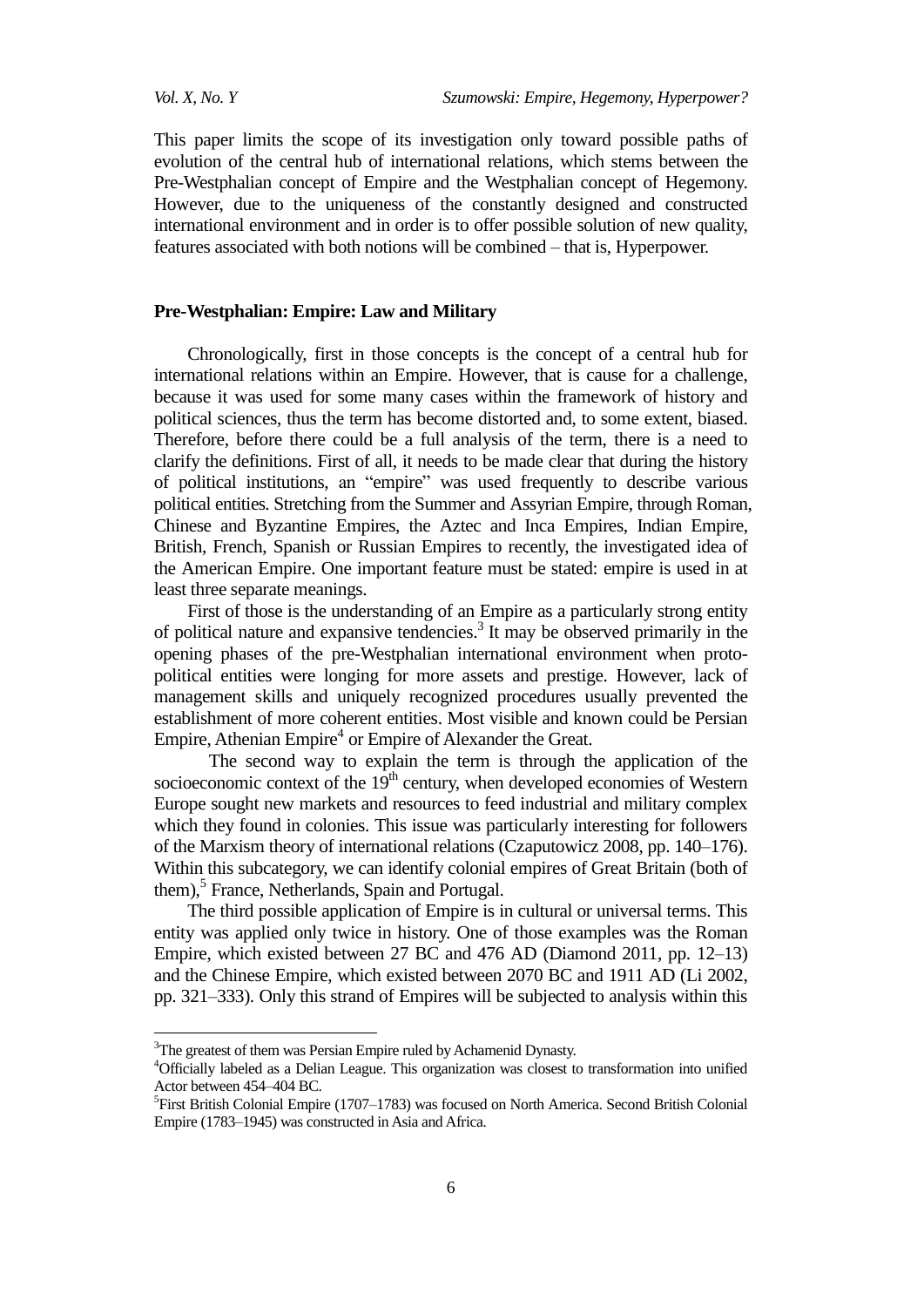paper, mainly because only those entities were functioning as a central hub for international system.

Both entities, despite few obvious differences, display three identical features when it comes to their internal mechanisms. First and foremost it is that they encompass the whole known world. Beyond their limits lies only territories deemed not worth of conquering. In most cases the imperial borders were leaning on barren and inhospitable lands, with only scarce human settlements, devoid of serious political structures. In most cases, those people were called barbarians, which is a term designated to determined lower social and cultural status when compared to imperial subjects. But the primary designate of Empire is that it politically embraces the whole international system, and does not leave any significant entity beyond its framework. This is also a distinction from Aztec and Inca Empires of Latin America. Since their establishment and constitution as a dominant political faction in their respective International Relations Systems was coupled with the arrival of expeditions from Europe. This meant that, albeit fragile and distant, a connection was coined to the region of space beyond their military reach; Thus conquering the whole known world became purely impossible, and the influence of a newly-discovered part of the globe became their undoing (Leon 1998).

The second feature is closely connected with the former one. It is the fact that a universal Empire has at its disposal overwhelming military advantages over remaining political elements in the international environment. However, despite obvious connotations, those capabilities are not associated with skills and technologies, but – what could be seen in history of Chinese Empire – associated with the capacity to recreate military capabilities, suffering even catastrophic damages in quantitative and qualitative dimensions (all the while still being able to conduct military operations). These elements lie at the foundation for imperial success in the pre-Westphalian international environment. The armed forces of the pre-Westphalian Empire were makers of a long line of triumphs and victories, defeating every enemy within, as well as without. In fact, in too many cases, the application of a military force was the primary and sole response of an imperial government. Even defeat on a battlefield, as happened to Rome in Teutoburg Forest in 9 AD (Seidman 2014, pp. 94–114) or Mongol conquest of China in 1279 AD (Dardess 1978, pp. 6–11), which were particularly humiliating, did not deplete Empires of their resources, allowing them to resume daily operations within a considerable schedule.

The third feature of an Empire is its legitimacy. It was recognized by every entity within its framework as a value in itself, not only entitled to undertake certain activities (even against national interests of them), but also as a beneficial factor which needs to be supported in existence. This legitimacy was clearly visible in the years after its collapse in continuous attempts to revive it in some form and shape. The primarily factor of legitimacy is the acceptance of structures and mechanisms of imperial provenience, particularly those engaged in developing a communication network (postal institutions, universal language) (Ramsay 1925, pp. 60–74), and law: the internal and international and institutions responsible for conflict management and prevention (Rajak 1981, pp. 65–81). What is particularly evident is the level of integration that both of these Empires enabled application of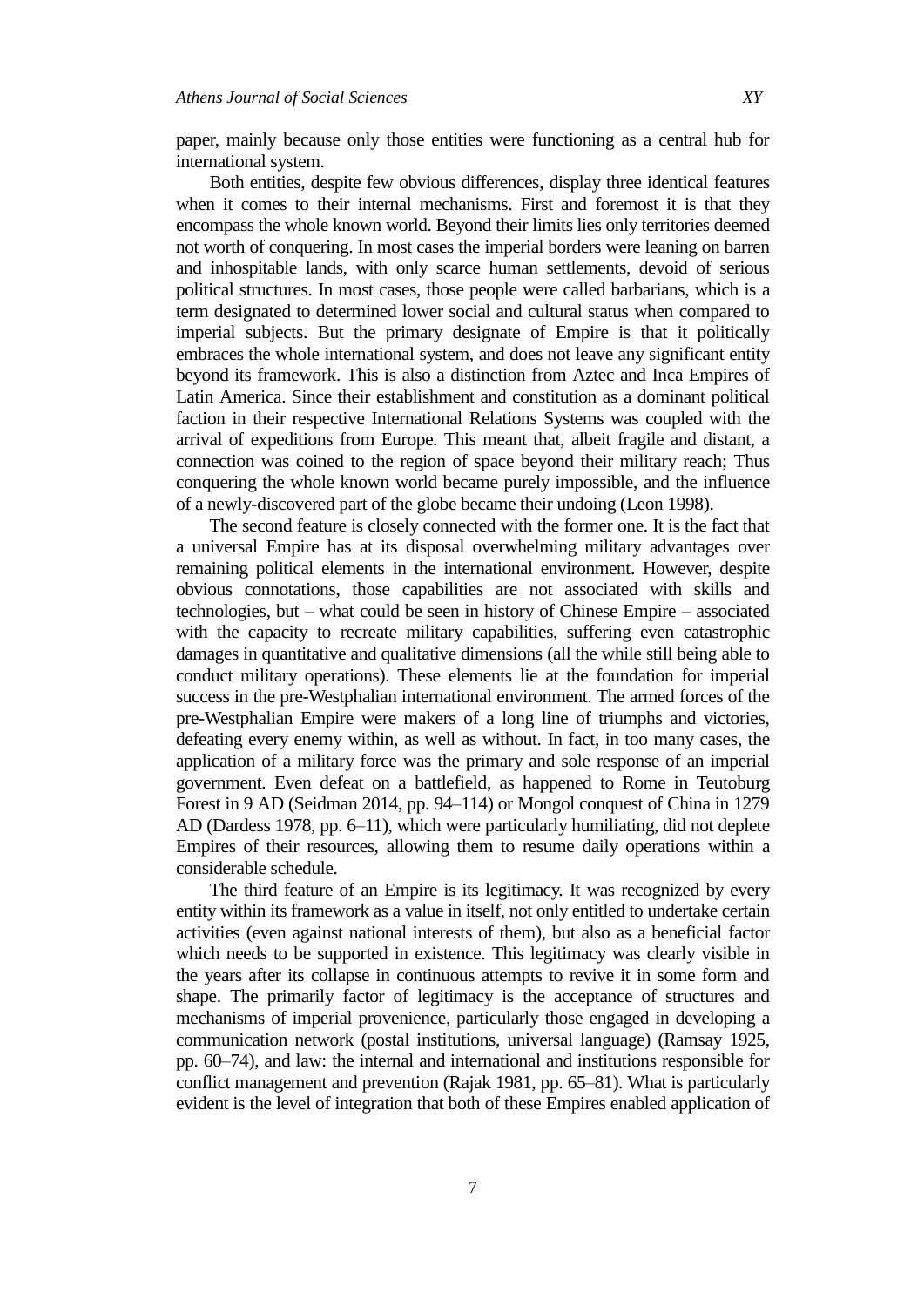physical violence, in most cases in a form of armed forces incursions, such as quelling the rebellions.

The notion of Empire was so popular that that idea of reviving an Empire shined throughout history. It was undertaken in every historical epoch, mainly in Europe, but recently also on other continents, such as Latin America. <sup>6</sup> However, none of them were successful, mainly due to the reasons which will be mentioned in next paragraph. What needs to be addressed in this place is the chance of successful reintroduction of Empire to post-Westphalian international environment, especially, that from time to time scholars tend to associate the term Empire with particular nation states, such as the United States (Lundestad 1986, pp. 263–277). However, the direct recreation of a classical Empire, even in a refurbished state, is hardly likely. It is due to three features of contemporary international relations. First of all, there is very little probability of creating such overwhelming military advantage, as is necessary to the existence of a proper Empire, particularly in a dimension of vulnerability of losses (Rohn 2016). In fact, classical Empires were able to recreate themselves on a brink of complete collapse, regaining operational capabilities within a brief period of time.<sup>7</sup> In the case of the United States, there could be observed a developed vulnerability to losses, as well as within their own manpower<sup>8</sup> as collateral damage to the opposition forces (Robinson 2006) and civilian casualties. A vulnerability which could cause complete change of national objectives and abandoning whole swaths of space of particular value to this nation state. Second, the classical imperial structure of government does not possess an analytical capacity suited to manage contemporary issues, which are much more diversified in any imaginable dimension and much more turmoil, especially when it comes to slow but steady joining two spaces of policy: national and international, which creates new and ephemeral forms, which are created in droves only for short period of time. The complexity of the contemporary international environment is supplemented with growing transnational social space (Bilecen et al. 2015, pp. 244–256) which provides classical statehood capacities to smaller entities, even single individuals. The third feature is the collapse of legitimacy within the international environment. This was caused by the diversification and fracturing of existing international structures and a growing cacophony of voices and actions based on different and often contradicting cultures. Therefore, the possibility of unison acceptance and compliance with universal authority is insignificant.

Summarizing, Empires were a very potent and durable hub in the international environment. It was the longest existing though, inspiring constant attempts to reinstate some form of imperial rule. However none of them were successful. In the future, what could be projected in terms of changes within the international environment will not create conditions which should be more favorable to this kind of actor. Therefore this is not the construction which could be implemented.

 $\overline{a}$ 

 ${}^{6}$ Empire of Brazil (1822–1889).

<sup>&</sup>lt;sup>7</sup>It was particular evident during Punic War, when Rome between disaster in Battle of Cannae (216 BC) and decisive victory in Battle of Zama (202 BC). Complete recovery of military capabilities in 14 years.

<sup>&</sup>lt;sup>8</sup>In Vietnam War United States deemed crippling losses at level of 58,281 military casualties and 303.644 wounded.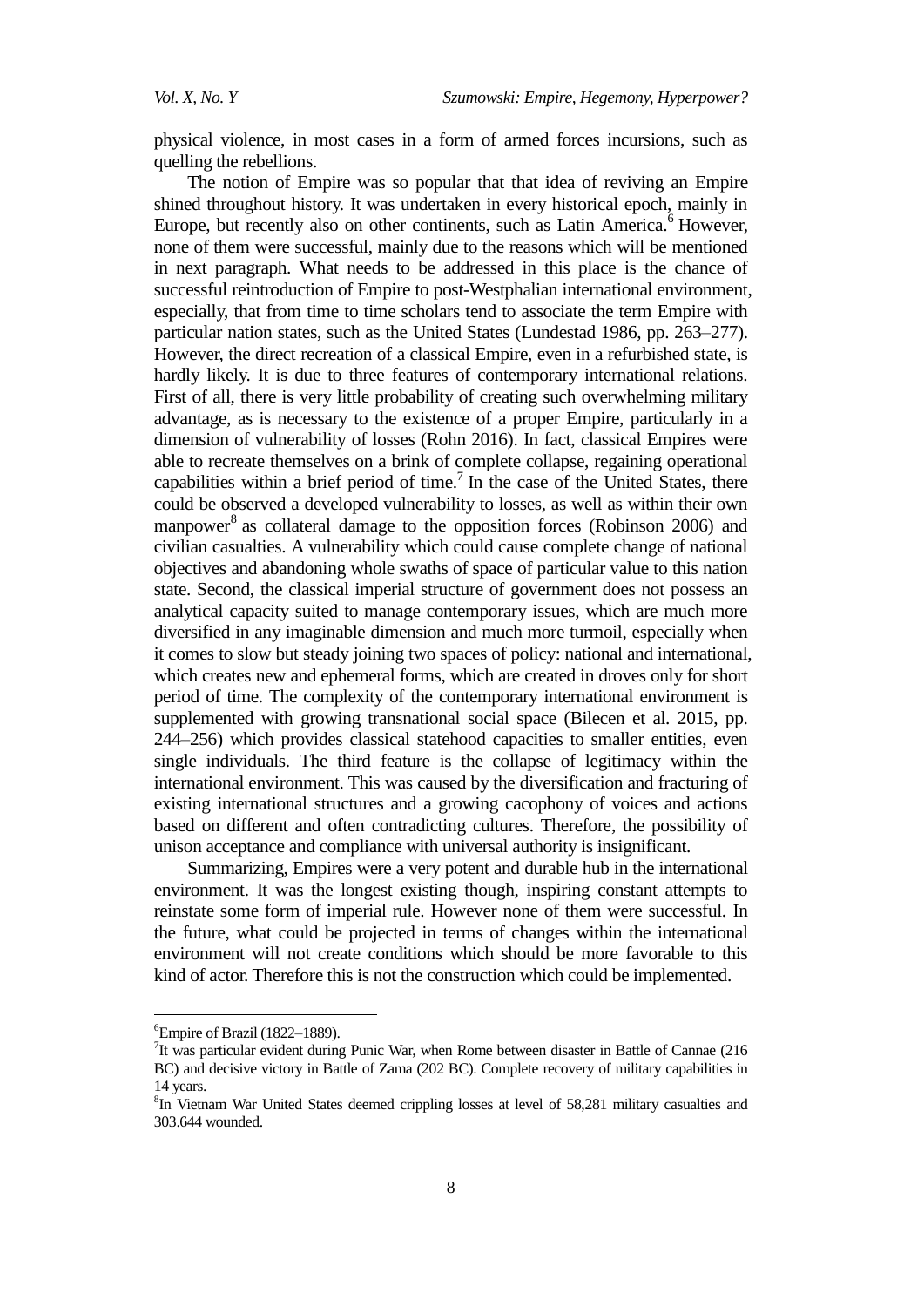#### **Westphalian: Hegemony: Functionality**

The second construction which was designed and tested within the framework of the global international system was Hegemony. It was associated with the second generation of the international environment, which is labeled "Westphalian", and as well has at least two separate meanings. First, which is associated with the Chinese School of International Relations, and resembles the Empire in the manner of unifying brutal strength with cultural legitimacy. What differentiates it from Empire is totalitarianism of the term. Hegemony is entitled and encouraged to enact complete control over any social activity, and severely punishing any disobedience. Thus Hegemony resembles the Western notion of totalitarianism (Mosher, 2000). Articulation of this assumption was one of the primary concerns within the negotiations between the US and China in the 1970s (Yafeng, 2006). The second understanding of the notion stems from research conducted by George Modelski and his long cycle theory. In this context, Hegemony may be understood as a function of power distribution within the international system. In this case, Hegemony is a set of functions assigned to the actor which displayed the greatest potential and skill of application of those assets within the international relation. What was more important, in most cases, was acquiring the mantle of Hegemony heavily relied on innovation. For instance, in case of Great Britain, their supremacy relied on creating a credible and extremely effective financial system (Rutterford and Sotiropoulos 2016, pp. 919–945).

The Hegemony which will be analyzed within the framework of this paper is wrapped around the Modelski Concept. It is very different from the concept of an Empire, and among actors analyzed within this paper, it could even be seen as opposition to the Empire. It could be perceived within analyzing of particularly evident features of Hegemony. First and foremost the feature of Hegemony is that it is intricately temporary. It is designated even within the Modelski Theory, which embraces the idea of decay and collapse of Hegemony whenever distribution of power in international environment changes, mainly due to technological progress. Therefore Hegemony is in most cases elusive and limited attribute of nation state. In comparison, during the four centuries of the Roman Empire, there were at least five cycles of Hegemony, which benefitted four states recognized as Hegemony.<sup>9</sup> Accompanying the change is a *Hegemonic War*, which can be defined as a particular war embracing a significant portion of the international system, serving to achieve extended objectives, even aiming at an internal transfiguration of participants and was approaching the intensity described by ideal of *clausewitzean ideal war* (Gülboy 2015, pp. 7–22).

The second feature of Hegemony was a narrow margin of military supremacy. There is a need to underline that it was created within a system of geopolitical entities possessing similar capabilities to effectively resist external military pressures. Therefore, every edge that the Hegemony may possess was not as significant or permanent as an Empire was. Furthermore, the difference of power potential and resources were not significant, which meant that the resilience of Hegemony was

 $\overline{a}$ 

<sup>&</sup>lt;sup>9</sup> According to George Modelski and David Kondratieff, those nations were: Portugal, Netherlands, United Kingdom (twice) and United States.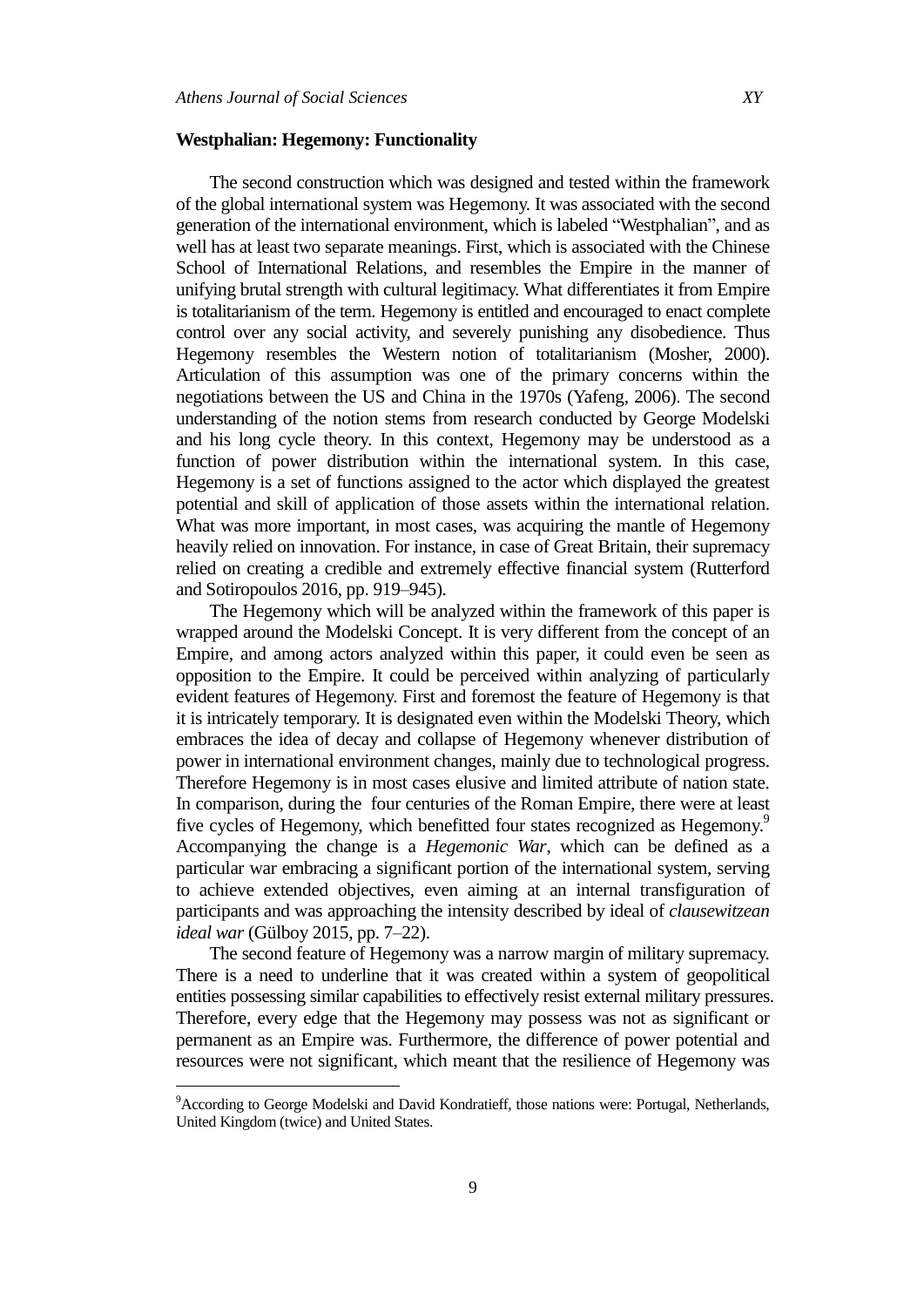much less noticeable during the epoch of Empires. The more cooperative stance of operation was adopted. Hegemony very rarely decided to operate individually. Instead, its function was pronounced in igniting cooperative activities, for instance in a form of multilateral conferences or alliances. It was essential to acquire resources in order to boost Hegemony capacities in order to obtain a mutual goal. The best example is the series of anti-French coalitions formed in year between 1789–1815 and the Triple Entente (focused around Hegemony) and Triple Alliance (focused around contender) (Conybeare and Sandler 1990, pp. 1197–1206).

The third issue of Hegemony is that the only legitimacy it possessed was based on its efficiency. When an Empire was recognized legally as a central entity by remaining participants of the international system, Hegemony is recognized only because it is useful to remaining elements of the international system. Because of the diversification of the structure of actors means that meeting the expectations of all other nation states is extremely hard, if impossible. Without a military edge to quell discontent actors, means that there is significant minority of nation states that are discontent with Hegemony and its performance. Furthermore, this aggregation of contenders and dissidents is constantly fluctuating. For instance, during the Napoleonic Wars, France was the primary contender for Britain's Hegemony, whereas a hundred years later, its place was occupied by Germany. That means, Hegemony, contrary to Empire, was forced to manage rivals located within the system, not only on the peripheries.

The notion of Hegemony was characteristic to the Westphalian international environment, which originated in the European international subsystem. Not surprisingly, there were no non-European nation states which acquired this title. The last nation state bearing the mantle of Hegemony is the United States. The question arises whether it will be last in the line of Hegemonies, or whether it will be replaced by the next successor, for instance China (Roy 2020, pp. 101–117), after a protracted hegemonic war. This question is still open as it addresses prospects and forecasts into the future which is still to happen and being verified. However, expanding evolutionary tendencies of continuity and change labeled as late-Westphalian international environment, and drawn into the post-Westphalian international environment, there is need to mention that despite probability to repeat hegemonic cycle at least one more time are bigger than recreation of Empire, but are low enough to justify seeking for new kind of institution to replace Hegemony. There are three main reasons to justify this statement. First and foremost is a diversification and specialization of international actors, which limits in terms of quantity and quality of available resources. Despite absolute gain in terms of national capabilities, the sheer size and complexity of international relations, coupled with the drastic rise of costs of application of classical tools of power (limitation of available manpower to be the most important cause of this situation) meant that Hegemony will be more limited than it was in the past. The second feature is the rise of transnational social space, which requires a completely different set of capacities to operate and manage efficiently. With translating additional sectors of social activity, means that the managing of international relations will require serious redefinition of a managing hub. The third feature which limits the probability of resurgence of this kind of actors effectiveness is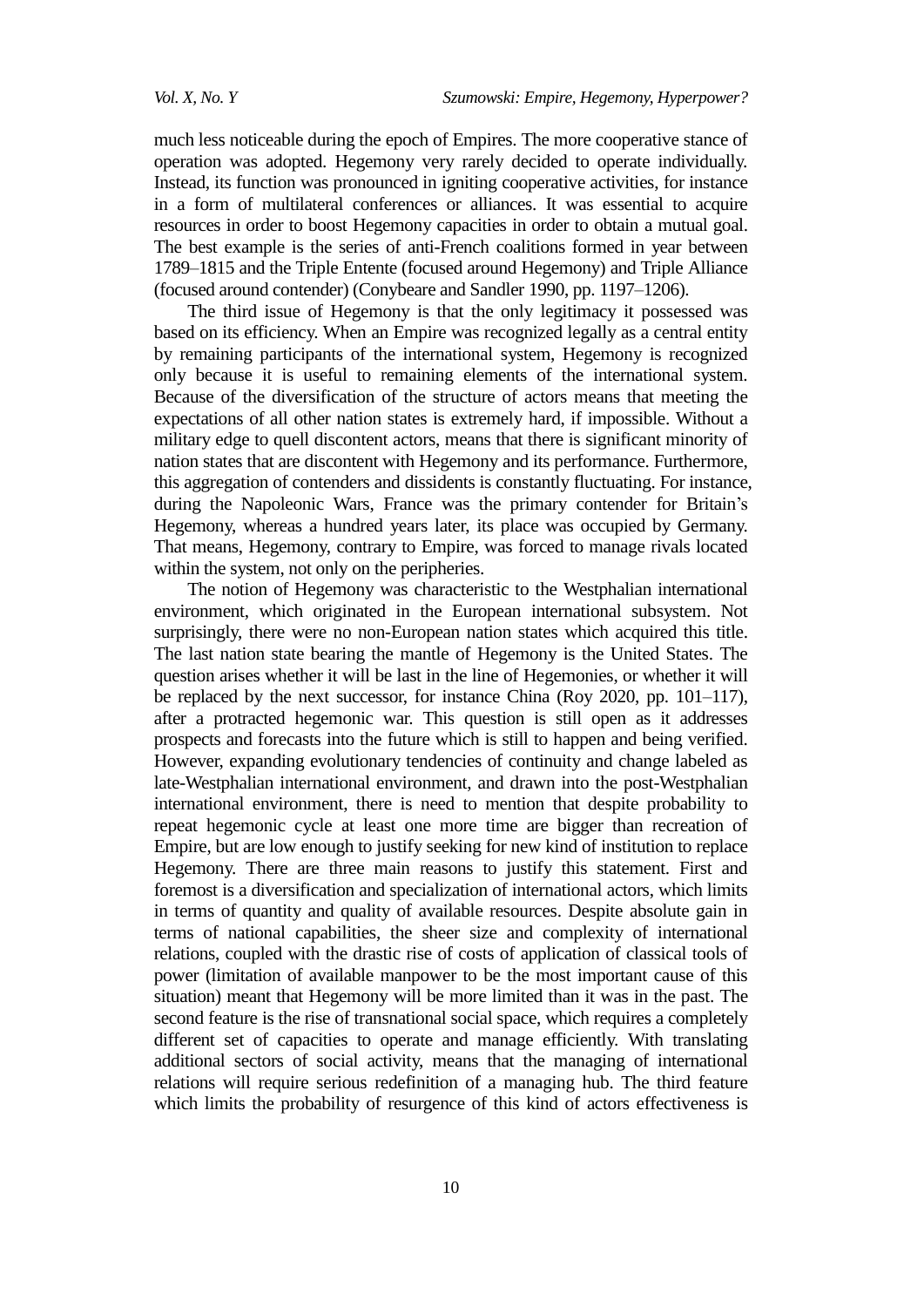resurgence of non-European entities. This means that unofficial community of interests and values shared by Europeans and a community of understanding of international systems is effectively broken. Therefore an internal complexity of a central hub need to be bolstered beyond capacity of singular actor.

Summarizing, Hegemony was very flexible, but a temporary central hub for the international environment. It was subjected to constant cycles of decay and renewal intersected with major crises labeled as the *Hegemonic War*. However this does not mean that this post was attractive enough for international actors to compete for its occupation. In the future, what could be projected in terms of changes within the international environment, will not create conditions which should be more favorable to this kind of actor. Therefore this will not be the construction which could be implemented.

## **Post-Westphalian: Hyperpower: Unification of Geopolitical and Transnational Space**

Why this concept and not the others? Before further considerations, this question needs to be answered. With the advent of contemporary turbulent phases of international relations, there could be identified numerous concepts aiming at defining and explaining observed changes in structures and functions of the international system. Due to extended investigation, Hyperpower was chosen as a lead motive for this paper. There are three reasons to support these choices. First and foremost is that Hyperpower embraces elements of change and continuity, which reflects evolution of the contemporary international environment. On the one hand, there is clearly a visible resemblance to notion of superpower, which has been extensively exploited by scholars in the second half of the  $20<sup>th</sup>$  century. On the other, change in prefixes indicates that this concept was refurbished and redesigned in order to suit contemporary needs. The second reason is the prefix "hyper-" which is commonly understood as a modifier of a greater magnitude than suggested by prefix "super-". Therefore, this suggests that previous ideas are developed and supplemented with new qualities in structures, capabilities and functions. Furthermore, a new, more potent prefix suggests amplification of capabilities of Hyperpower, compared to former generations, in terms of enhancing range of influence and quality of implementing those influences. And finally, the notion embraces also the noun "Power", which is commonly associated with the capacity to operate in an international system with the constant resistance of other elements of a system as well as a system itself. Therefore, Hyperpower could be understood as a next stage of evolution of international actors, equipped with new means of overcoming resistance while pursuing its own objectives.

Most scientists dealing with the issue of defining the term Hyperpower, emphasize two dimensions of the phenomenon. First, it is its quantitative nature. There is still debate in the scientific community as to whether the United States meets the requirements for holding this position in the international system (Kondrakiewicz 2015, pp. 219–241). Most of them are variables of quantitative nature, which are visible mainly in the economic and military spheres. Second, it is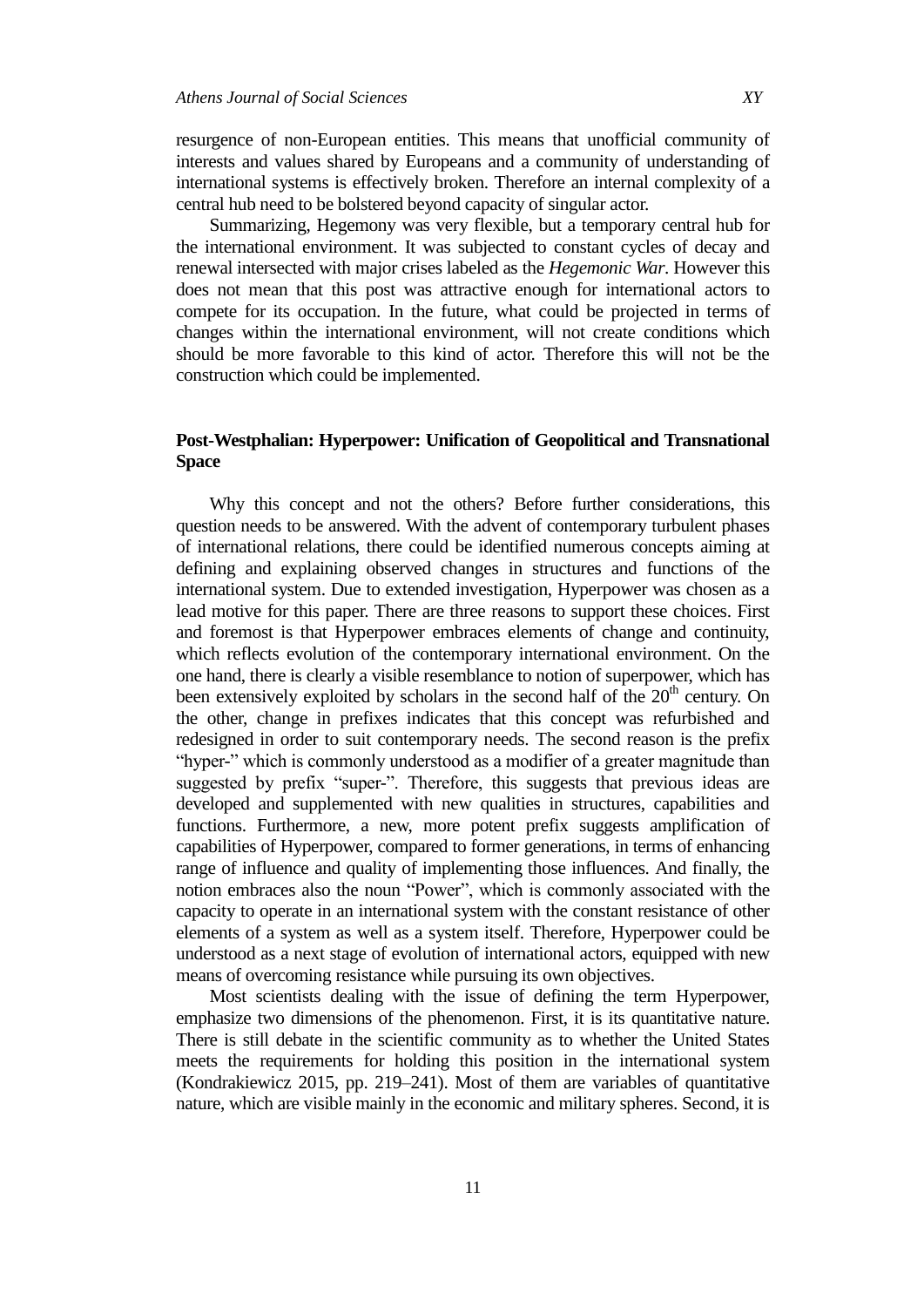also its role in international relations, which is derivative of functions fulfilled by the United States for the rest of the global community. There could be identified at least two opposing opinions. On the one hand, there is a statement made by Bacevich (2008), who sees the United States of America as a threat to stability and world peace. On the other extreme, the concepts of Salvatore Babones and George Friedmann can be pointed out, who emphasize the need to play the role of a global power in order to effectively protect national interests and a favorable balance of power in the international environment.

Most Western scholars seem to agree that Hyperpower is based on the conjunction of the three spheres of activity of the subject in the international environment. First, there are military capabilities.<sup>10</sup> Paradoxically, what distinguishes the military capabilities of the Hyperpower is not the extremely effective ability to use military force, but a sufficiently developed potential in this field that, even defeat on the battlefield, can contribute to the achievement of political goals set in the government's strategy. Second, it is also an economic position. In most cases, this dimension is understood as exercising political control over a significant segment of the global economy, most often expressed as a percentage of gross global production. However, as in the previous point, the economic dimension of Hyperpower is visible above all in qualitative participation in the world economy, and also by drawing on the socalled hegemonic rent,  $^{1}$  i.e., additional income generated from managing the world economy.

Third, it is the realm of culture. The sphere of culture should be divided into two sub-spheres. The first relates to the legitimacy of a superpower as a normcreating entity shaping the principles and mechanisms regulating international reality. The second is undoubtedly the cultural mimicry of the lifestyle of a Hyperpower society. This mimicry covers three basic ranges. Firstly, it is the sphere of values and philosophical and, to some extent, religious systems, which are internationalized into the international and transnational space, and thus recombined within individual political units, partially resembling them, but in most cases leading to grotesque effects. Secondly, it is the sphere of codes of higher culture, or rather the tools necessary for their effective reading. In the case of a Hyperpower, this knowledge is more widely distributed, which makes it possible to read and internalize the message on a much larger scale within the mimicry of lifestyle. Third, it is also a question of popular culture, related to issues such as fashion, entertainment and consumer behavior. It is an element of culture almost completely devoid of a national context, it is extremely easy to decode and mimicry, but in practice its reproduction is related to the perception of the source of mass culture.

<sup>&</sup>lt;sup>10</sup>The entire operation was carried out between January  $17<sup>th</sup>$  and February  $28<sup>th</sup>$ , 1991. Operation *Desert Storm* officially ended on November 30<sup>th</sup>, 1995.

<sup>&</sup>lt;sup>11</sup>The concept is quite vague and defined differently by various scholars. In most cases hegemonic rent means additional profits obtained by exercising the function of a hegemony. Although in the scientific community there can be met various dimensions of the above rent, ranging from the political domination of the system, which means the possibility of initiation and implementation of complex political projects.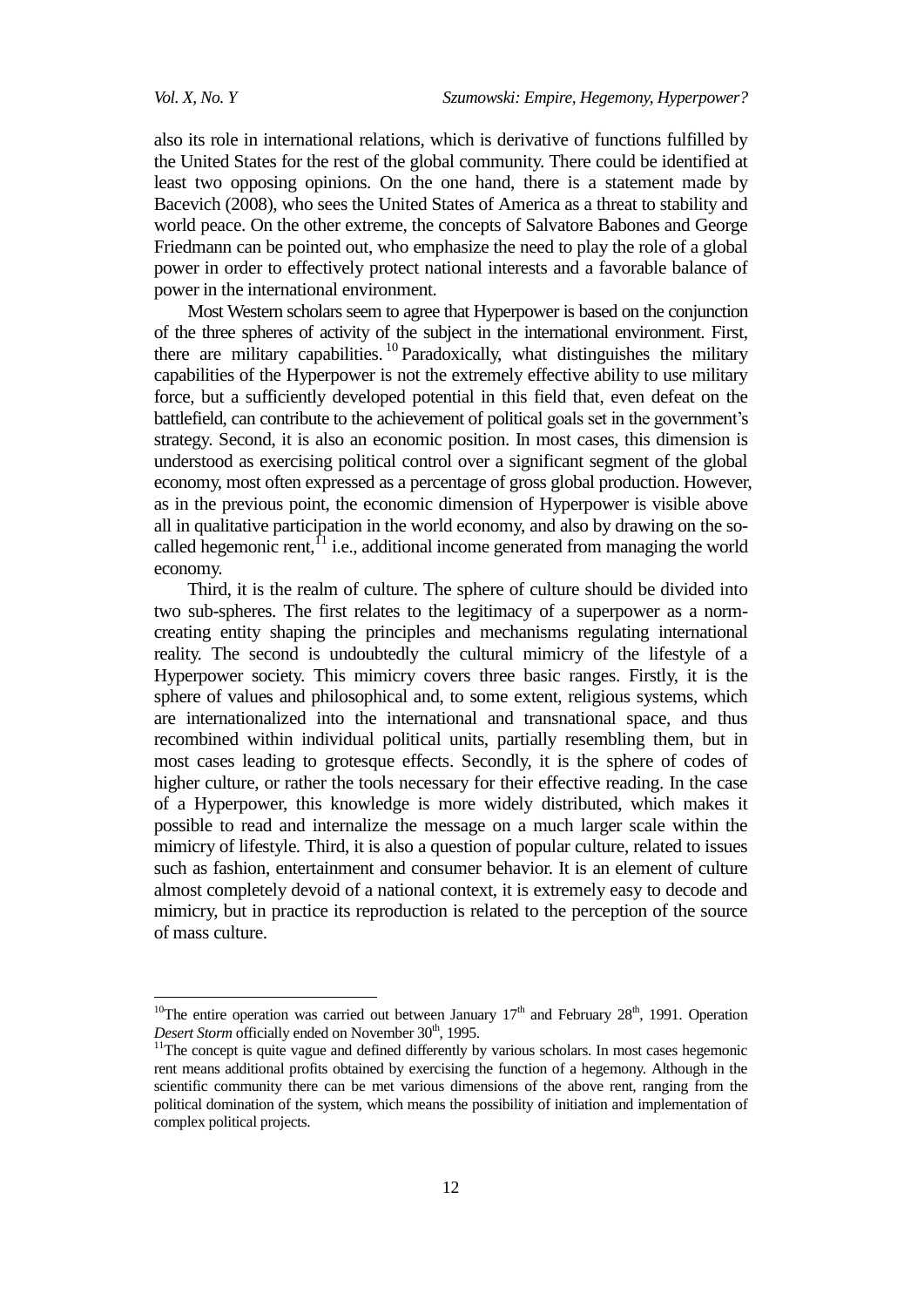In the context of considerations on the subject of Hyperpower, the key becomes the answer to the question about the nature of the subject corresponding to the Hyperpower criterion, and more specifically with regard to the continuity of the internal category of the state. Paradoxically, it can be said that Hyperpower is a category that is located above the state and between Hegemony and Empire. As a result, it is deprived of a large part of mechanisms supporting expansion to the limits of the known world. On the other hand, its position and internal mechanisms distinguish a country belonging to this category from others, even the largest. In essence, the Hyperpower is the whole system in which the superpower is located, but it goes beyond its own borders and reaches almost every corner of the Earth, using formal and informal networks of transnational connections, supported by state and non-state participants in international relations. Unlike an Empire, which is able to operate in an active phase in an international environment, a Hyperpower is mostly a passive entity, the activation of which consumes enormous amounts of resources and, as a process, is rarely successful. In the case of the Hyperpower of the United States, its activation has happened twice in contemporary history. For the first time, during the United Nations' intervention during the war in Korea in 1950-1953 (Stueck 2002). The second time happened during the First Gulf War in 1990-1991, with dual operations: Desert Shield,<sup>12</sup> and Desert Storm (Tanner 2007, pp. 81–106). <sup>13</sup> Unlike a Hegemony, which is based on military and economic foundations based on recognition of those acts by other entities through acts of violence in an international system, Hyperpower relies on non-military features, such as international law, regimes, traditions and habits, but also intertwining epistemic networks of non-state entities, which according to basic assumptions of science on international relations are independent of state entities. Therefore, while Hegemony can be clearly distinguished from other entities present within the system, in the case of Hyperpower those lines are blurred and undefined. The best example maybe the very nuanced and complex Sino-American relation. On the one hand, The People's Republic of China is considered as a political and military rival to the United States, but due to extensive nature and structures of Hyperpower, is unable to pursue certain objectives, like full support for Russia in the 2022 invasion of Ukraine, due to consequences posed not only by the United States

<sup>&</sup>lt;sup>12</sup>This operation was a response to the occupation of Kuwait by the Iraqi army (August  $2^{nd} - 4^{th}$ , 1991). <sup>13</sup>Main difference between military operations conducted by Hegemony and Hyperpower, could be differentiated by three different elements. First of all, Hyperpower military operations are multinational by definition in order to be successful. Every time, even for United States, unilateral military operations are undertaken are economical and normative burden which overwhelms its capacities. For a state of lesser capacities, punishment could be destructive. Second of all, Hyperpower military operations contrary to Hegemony, embraces significant and equal civilian component. Features such as international law (UN Security Council resolutions), humanitarian affairs, appealing to public opinion and other forms, currently associated with hybrid warfare are equally important to achieve eventual success. And third of all, military operations are long term activities, which do not end with peace treaties. Crucial element is to construct political settlement which will reintegrate participants of this conflict in existing Hyperpower structures, even as challengers to its central hub. Failure to design this solution is the foundation of near constant turbulence. Summing up, Hegemony is focusing primarily on achieving contemporary compliance with its demands, while Hyperpower aims at restoring functionality of conflict-affected sectors for International System.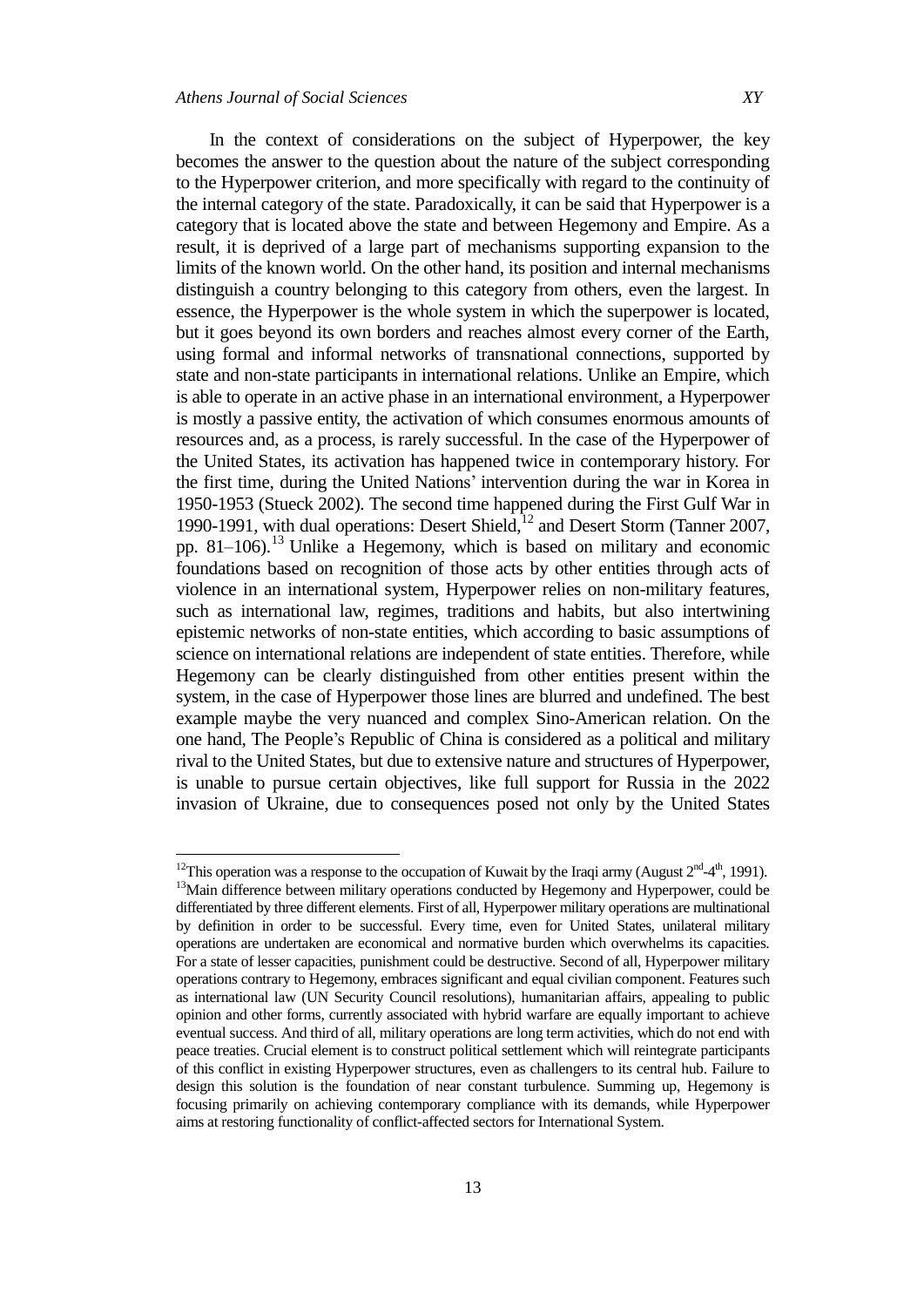themselves, but also secondary elements of Hyperpower, with the normative power elements particularly.

As a result, the existence of Hyperpower is made possible by carrying out complex and sophisticated political and military operations efficiently and effectively without overburdening the nation – a state located in the center of the Hyperpower. Despite this, in most of the remaining cases, the United States did not make efforts to mobilize a majority, if not every connection of this system, as was the case in pointed campaigns in Latin America, such as in Panama (Tanner 2007, pp. 41–60). Either their efforts ended in failure, a spectacular example of which was the Second Gulf War, started in  $2003$ ,<sup>14</sup> or they were unable to effectively use the accumulated potential, which was the case with the Vietnam War in 1955-1975 (Summers 1995, Rothgeb 1993). Thus, Hyperpower in most instances remains passive, as its activation requires additional portions of resources, skills of central government and reception of other actors of the international community.

The potential of a Hyperpower can be projected within the contemporary international environment in three major ways: sanction, coordination, and indoctrination. The first feature is typical of historical systems. It assumes the possibility of assessing the activity of other entities and taking action in the event of their inadmissibility in order to compel those entities to adapt a desired course of action. However, unlike the previous ones which were relying predominantly on plain and obvious coercion, the application of sanctions requires different strategies and tools, sometimes more subtle and less obvious. Hyperpower acts rather as a hemostat (Słownik Języka Polskiego PWN 1983), <sup>15</sup> concerned with the unending quest to balance a simultaneously deteriorating and developing system. In the context of the application of sanctions by a Hyperpower depends on the efficient functioning of the network of transnational connections, which are the bypassing classical tools available to a superpower.

The second level of power projection is the coordination of various activities and initiatives which take place within the contemporary international system. This is a derivative of the shift along the axis of authority that shapes the quantum field of the manifestation of power in the late-Westphalian international environment. As a result, the role of the central actor of the Hyperpower is changing. From a center that gives orders - and forces obedience - the Hyperpower becomes a center for harmonizing international activities and initiatives. This function arises from the theory of "benign hegemony" coined and developed by Catley (1997, pp. 377– 399). In its context, arising from the theory of hegemony, the United States stands out from the historical powers with two features: gentleness and self-limitation (Kupchan 1998, p. 46), especially in the dimension of the use of means of violence. However, most analysts of the phenomenon point out that this feature of the

<sup>&</sup>lt;sup>14</sup>Despite designating the international forces occupying Iraq after 2003 as a coalition, it was disproportionately smaller and therefore more asymmetric than the corresponding coalition formed in 1990. The largest nations, apart from the United States, are Great Britain (second-tier power) as well as Poland and Spain (medium-sized nations).

<sup>&</sup>lt;sup>15</sup>According to the dictionary a homeostat is: "a cybernetic machine constituting a system composed of a series of regulators imitating homeostasis". On the other hand, homeostasis is: "the ability of a living organism to maintain a relatively constant state of equilibrium, for example blood composition or temperature, through appropriate coordination and regulation of life processes".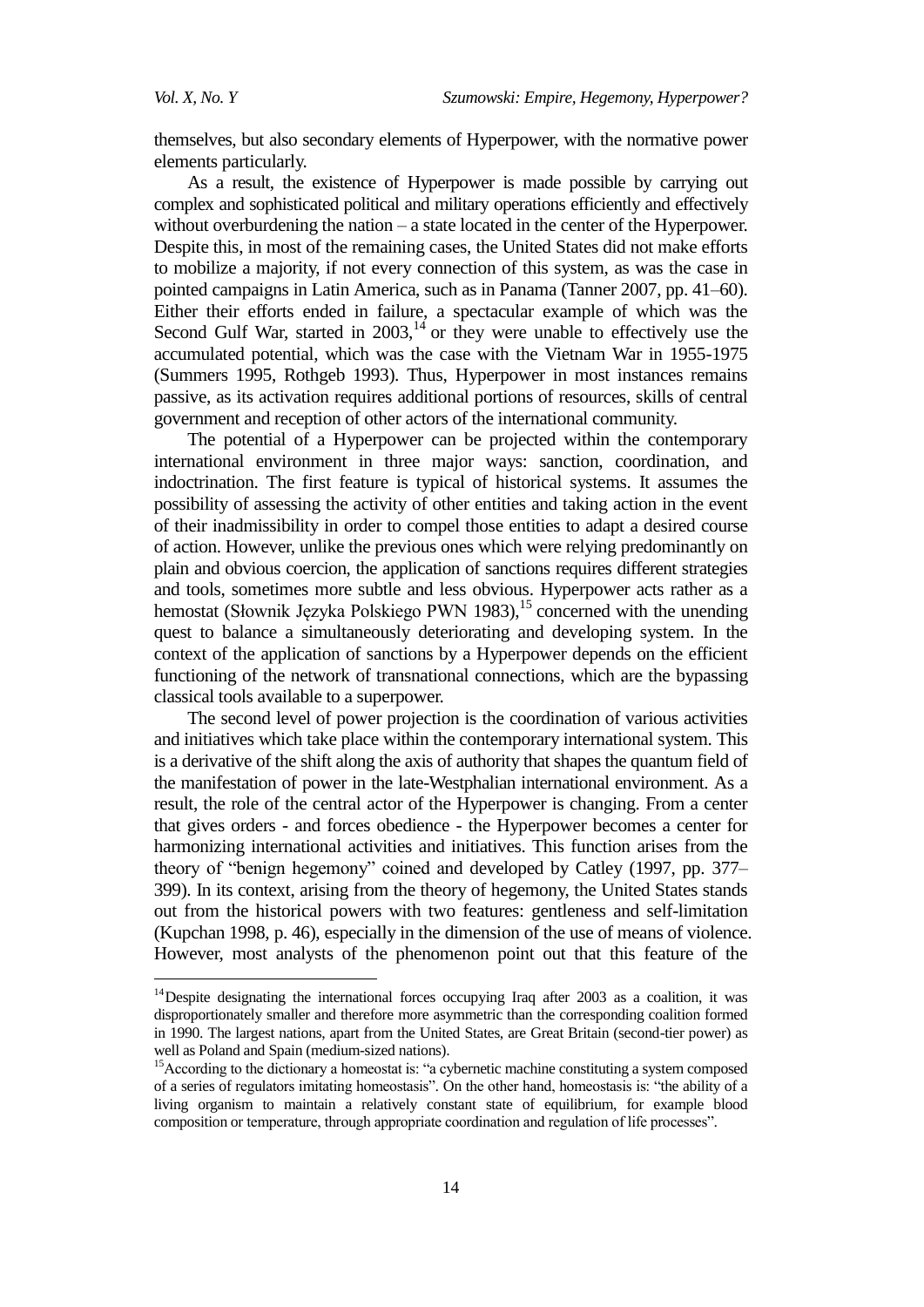United States appeared only in the last thirty years, marked by a high degree of pacification of the international environment (Kupchan 1998, p. 41).

The third feature of the Hyperpower system is the indoctrination of the subordinate participants of the system, which means virtually any other international actor. This mechanism is based predominantly on Ian Manners' idea of *Normative Power* (Manners 2002, pp. 235–258). According to the theory of Modelski and Thompson (1996), the Hegemony displays the possibility of binding norms and values of the entire global system towards its own national interests and perspectives. As the hegemonic system evolves into a Hyperpower, this capacity only gains importance and is consequently developed. This particular mechanism is related to the evolution of the environment and a thorough reconfiguration and expansion of the critical infrastructure network (The White House Office of the Press Secretary, 2013), which is the main soft power projection channel and is almost exclusively responsible for the application of sanctions and shaping the preferences of the normative power application. In the current configuration, it utilizes extensive channels of expressing respect and legitimacy, and is displayed in conjunction with a rather specific system of sanctions, primarily in the social dimension, with particular emphasis on the most effective of the entire range, i.e., name and shame, which assumes ridiculing the trespasser (Lenz 2013, pp. 214–215, Braithwaite and Drahos 2002, pp. 269–288).

Summarizing, Hyperpower is a relatively new and untested concept for a central hub in the international environment. It reflects the duality of the contemporary international system between geopolitical and transnational social spaces. But it is not as active as both mentioned above, therefore it will be more difficult to spot and analyze its activity. It will rather influence perception of other participants and create opportunities, rather than actively operating into international relations.

#### **Conclusion**

Summarizing the considerations about the nature of Hyperpower, it needs to be mentioned that this construction is derived from both former centers of the international system: Empire and Hegemony. This communion is supplemented and altered with changes stemming from changes within two civilization megatrends: demographic and technological. That means that Hyperpower is a new quality in international relations. However, what is important, is that the system presents two serious challenges for researchers. First, it is not completed, despite the fact that it was first constructed in 1945 – willingly and unwillingly. Its primary features are still fluent enough to be reconstructed. Other parts are being constantly added to framework offering new capabilities which must be analyzed, like Internet surveillance and big data analysis. Second, it is predominantly passive, especially compared to Empire and Hegemony, thus empirical data to analyze it is scarce. The research need to be done basing on indirect approach and diversified sources.

Having said that, the biggest novelty of Hyperpower is the fact that it is constructed with the capacity to operate within the geopolitical and transnational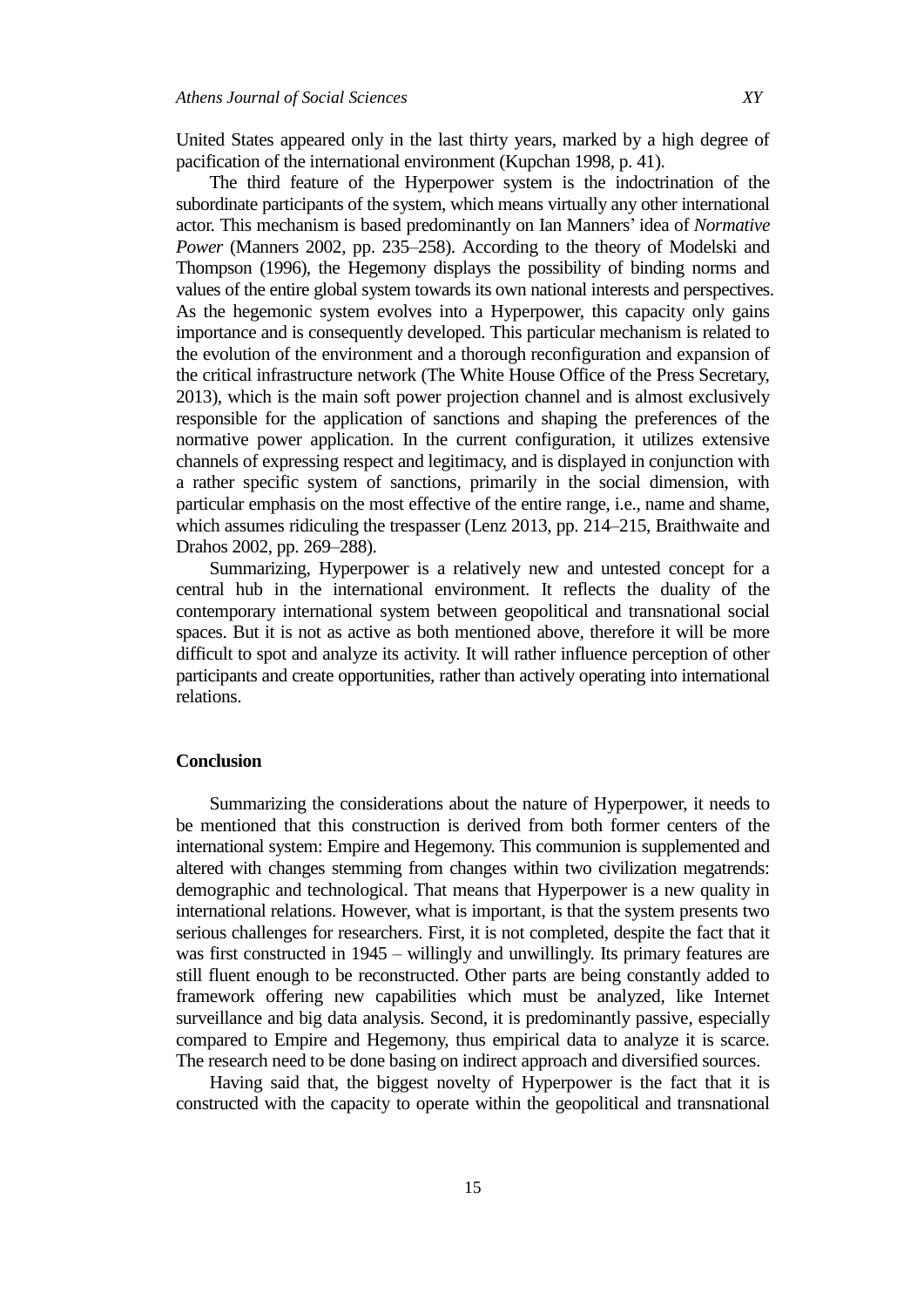social spaces. Therefore, despite association with the United States, it is extending in every direction beyond its borders. It is constructed from various semiindependent entities such as transnational corporations and non-governmental organizations, sharing objectives and responsibilities and supplementing their function in the international system. However, only rarely are they operating in unison to achieve clear and visible objectives. In most cases this system is shaping a perception of other members of the international community. These three basic functions are the main focus of the concept of Hyperpower: sanction, coordination and indoctrination. Despite their flaws, among three mentioned actors – Empire, Hegemony and Hyperpower – the latter is the most probable to manage the international system in the post-Westphalian iteration.

### **References**

Bacevich AJ (2008) *The limits of power: the end of American exceptionalism*. New York.

- Balcerowicz B (2002) *Pokój i nie-pokój. Na progu XXI wieku* (Peace and no-peace. On threshold of 21st century). Warsaw.
- Beaulac S (2004) *The Westphalian model in defining international law: challenging the myth*. *Australian Journal of Legal History* 8(2): 181–213.
- Berridge GR (2015) *Diplomacy: theory and practice*. New York.
- Bilecen B, Çatır G, Orhon A (2015) *Turkish–German transnational social space: stitching across borders*. *Population, Space and Place* 21(3): 244–256.
- Braithwaite J, Drahos P (2002) *Zero tolerance, naming and shaming: is there a case for it with crimes of the powerful*. *Australian and New Zealand Journal of Criminology* 35(3): 269–288.
- Brzeziński Z (2012) *Strategic vision: America and crisis of global power*. New York.
- Burak Gülboy (2015) Redefining the First World War within the context of Clausewitz's ―absolute war‖ dystopia. *Perceptions* 20(2/3): 7–22.
- Catley B (1997) Hegemonic America: the benign superpower? *Contemporary Southeast Asia* 8(4): 377–399.
- Cerny PG (2010) *Rethinking word politics. A theory of transnational neopluralism*. Oxford.
- Conybeare JAC, Sandler T (1990) The triple entente and the triple alliance 1880–1914: a collective goods approach. *American Political Science Review* 84(4): 1197–1206.
- Cooper C (2008) *Extraordinary circumstances. The journey of a corporate whistlebower*. Hoboken.
- Czaputowicz J (2008) *Teorie Stosunków Międzynarodowych: Krytyka i Systematyzacja* (Theories of international relations: critique and systematization). Warsaw.
- Dardess J (1978) Ming T'ai-tsu on the Yüan: an autocrat's assessment of the Mongol dynasty. *Bulletin of Sung and Yüan Studies* (14): 6–11.
- Diamond J (2011) *Collapse: how societies choose to succeed*. London, New York.
- European Parliament (2020, January 2016) *Praworządność w Polsce i na Węgrzech: sytuacja pogarsza się: komunikat prasowy*. (Rule of law in Poland and Hungary: things get worse: press release). European Parliament.
- Forrest A (2003) La patrie en danger: the French Revolution and the first Levée en Masse. In D Moran, A Waldron (eds.), *The People in Arms: Military Myth and National Mobilization since the French Revolution*. Cambridge.
- Fox WTR (1944) *The super-powers: The United States, Britain, and the Soviet Union— Their responsibility for peace*. New York.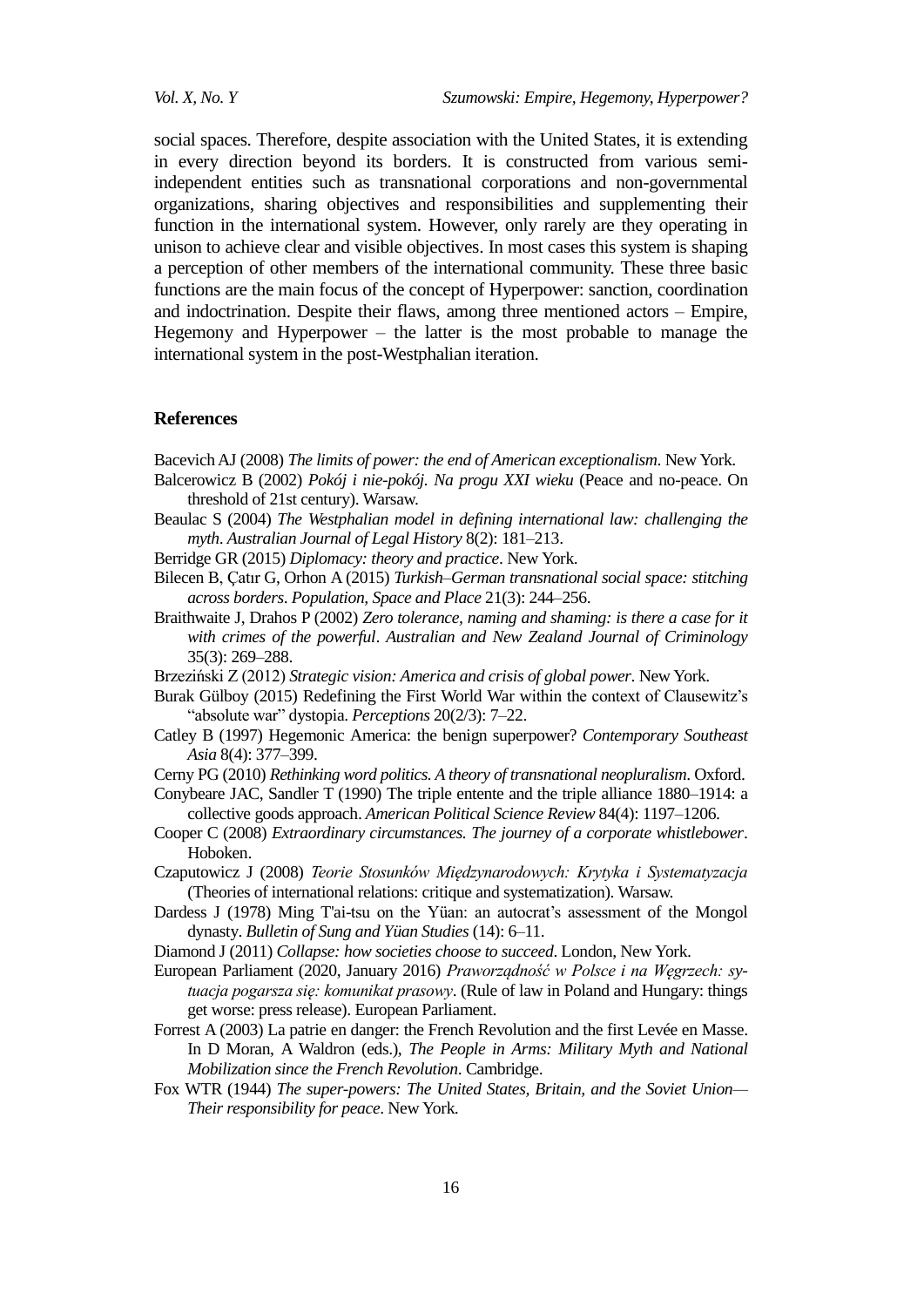Giddens A (1986) The nation-state and violence. *Capital and Class* 10(2): 216–220.

- Gilpin R (1988) The theory of hegemonic war. *The Journal of Interdisciplinary History* 18(4): 591–613.
- Gross L (1948) The Peace of Westphalia: 1648-1948. *The American Journal of International Law* 42(1): 20–41.
- Kondrakiewicz D (2008) *Równowaga sił w późnowestfalskim ładzie międzynarodowym* (Balance of power in late-Westphalian international order). In M Pietraś, K Marzęda (eds.), *Późnowestfalski ład międzynarodowy .* Lublin.
- Kondrakiewicz D (2015) *Między porządkiem a chaosem. Faza nierównowagi systemu międzynarodowego* (Between order and chaos. Phase of imbalance of international system). Lublin.
- Kupchan CA (1998) After Pax Americana: benign power, regional integration, and the sources of a stable multipolarity. *International Security* 23(2): 40–79.
- Lenz T (2013) EU normative power and regionalism: Ideational diffusion and its limits. *Cooperation and Conflict* 48(2): 211–228.
- Leon P (1998) *The discovery and conquest of Peru, chronicles of the New World encounter*. Translated by AP Cook, ND Cook. Durnham.
- Li X (2002) The Xia-Shang-Zhou chronology project: methodology and results. *Journal of East Asian Archaeology* 4(1): 321–333.
- Lundestad G (1986) Empire by invitation? The United States and Western Europe, 1945- 1952. *Journal of Peace Research* 23(3): 263–277.
- Manners I (2002) Normative power Europe: a contradiction in terms? *Journal of Common Market Studies* 40(2): 235–258.
- Modelski G, Thompson GW (1996) *Leading sectors and world powers. The coevolution of global economics and politics*. Columbia.
- Mosher SW (2000) *Hegemon. China's plan to dominate Asia and the world*. San Francisco.
- Nye JS (1988) Neorealism and neoliberalism. *World Politics* 40(2): 235–251.
- Panas E (2014) *Power of transnational organizations of civil society as a post-westphalian type of power*. Teka Commission of Political Science and International Affairs 9a.
- Pietraś M (2008) Hybrydowość późnowestfalskiego ładu międzynarodowego. (Hybridity of late-Westphalian international order). In M Pietraś, K Marzęda (eds.), *Późnowestfalski ład międzynarodowy*. Lublin.
- Pietraś M (2013) Przestrzeń transnarodowa jako poziom analizy w nauce o stosunkach międzynarodowych. (Transnational space as level of analysis in science on international relations). In E Haliżak, M Pietraś (eds.), *Poziomy analizy stosunków międzynarodowych. Tom 1*. Warsaw.
- Rajak T (1981) Roman intervention in a Seleucid siege of Jerusalem? *Greek, Roman, and Byzantine Studies* 22(1): 65–81.
- Ramsay AM (1925) The speed of the Roman imperial post. *The Journal of Roman Studies* 15(1): 60–74.
- Robinson P (2006) *The CNN effect. The myth of news, foreign policy and intervention*. London, New York.
- Rohn A (2016, April 5) *How much did the Vietnam War cost?* The Vietnam War.
- Rothgeb JM (1993) *Defining power. Influence and force in the contemporary international system*. New York.
- Roy D (2020) China won't achieve regional hegemony. *The Washington Quarterly* 43(1): 101–117.
- Rutterford J, Sotiropoulos DP (2016) Financial diversification before modern portfolio theory: UK financial advice documents in the late nineteenth and the beginning of the twentieth century. *The European Journal of the History of Economic Thought* 23(6): 919–945.